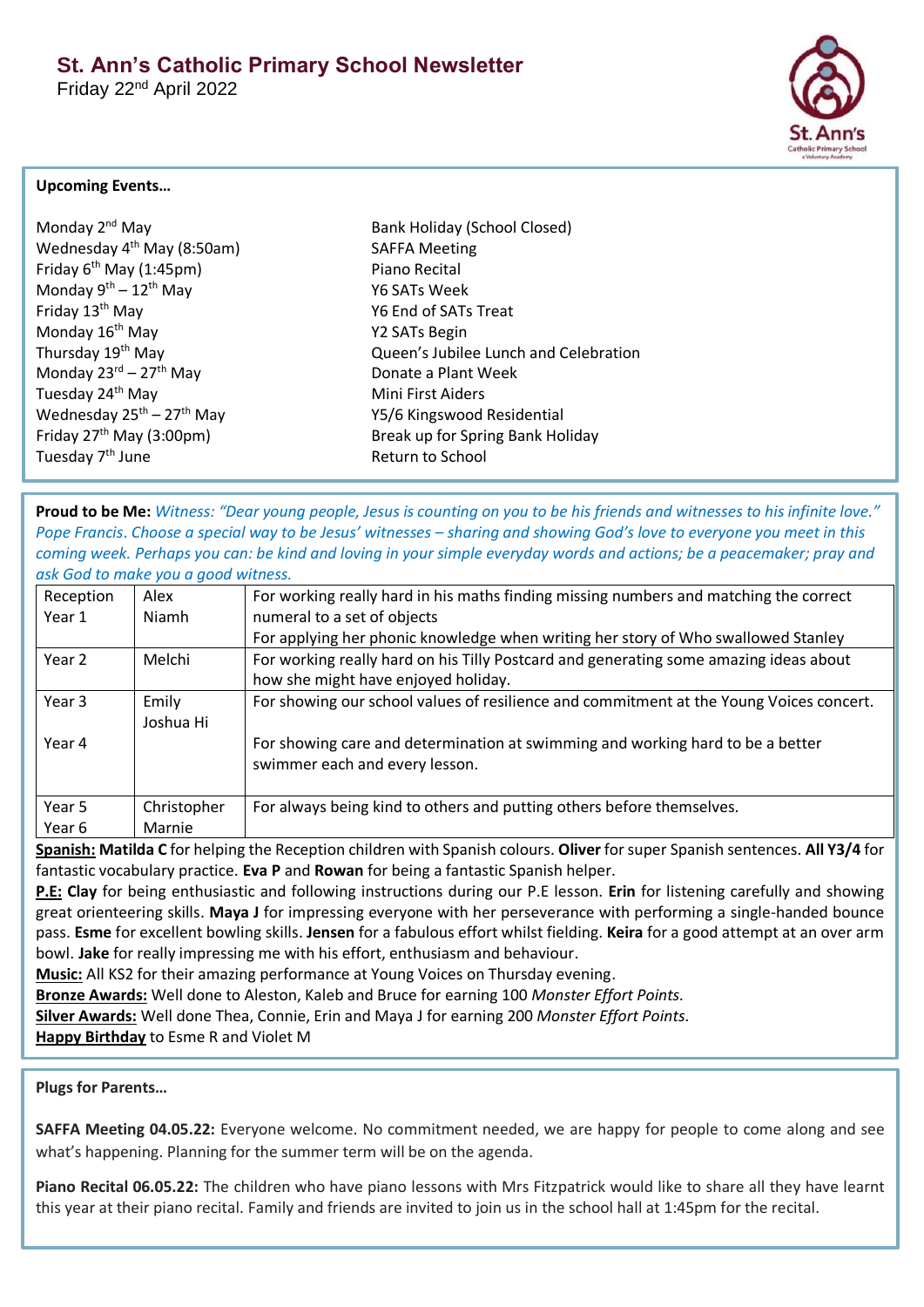## **Plugs for Parents Continued…**

| Y6 SATs Week 09.05.22 - 12.05.22: |                                           |
|-----------------------------------|-------------------------------------------|
| Monday 9 May 2022                 | Spelling, Punctuation & Grammar - Paper 1 |
|                                   | Spelling Punctuation & Grammar - Paper 2  |
| Tuesday 10 May 2022               | <b>English Reading</b>                    |
| Wednesday 11 May 2022             | Maths Paper 1 (Arithmetic)                |
|                                   | Maths Paper 2 (Reasoning)                 |
| Thursday 12 May 2022              | Maths Paper 3 (Reasoning)                 |

**Y6 End of SATs Treat 13.05.22:** After working so hard in preparation for SATs, Y6 are all being treated to lunch out at Dominos in Fox Valley. They will be able to choose their own personal pizza and drink and the whole of the upstairs seating area has been VIP reserved for them.

**Y2 SATs:** Y2 SATs will take place over two weeks starting on week beginning 16th May.

**Queen's Jubilee Lunch and Celebration 19.05.22:** Dolce are preparing an extra special picnic lunch to celebrate the Queen's Jubilee. The hall will be decorated in flags, table cloths, balloons and bunting, and we are having a non-uniform day where children are asked to come to school wearing red/white and/or blue.

**Donate a Plant Week 23.05.22 – 27.05.22:** Help us make our little school look beautiful! Please donate a bedding plant, perennial or low growing shrub so that we can improve our flower beds.

**Mini First Aiders 24.05.22:** KS1 and KS2 children will all be participating in Mini First Aiders in class groups. During the course of the day they will learn age appropriate basic first aid knowledge required for emergency first aid.

**Y5/6 Kingswood Payments:** The final Kingswood instalment is due today. Please make prompt payment, thank you.

**National Online Safety:** Occurring through messaging apps, on social media and in online games, group chats are among the most popular ways that young people engage with their peers online. Involving, by definition, three or more individuals, these groups allow users to send messages, images and videos to everyone in one place. While they are useful for helping friends, people with shared interests or members of a club to communicate and coordinate activities, they can also leave young people feeling excluded and bullied – as well as providing opportunities for inappropriate content to be shared and viewed. In the attached guide, you'll find tips on a number of potential risks such as bullying, inappropriate content and unknown members.

#### **News…**

**Queen's Jubilee:** Last week three of our Y5/6 children helped to plant and water a yellow rose named *Gracious Queen.* The rose has been gifted to St Ann's by Stocksbridge Town Council to celebrate the Queen's Jubilee. The children helped to plant it under the cross, just outside the school hall. Photos have been taken and published on the [Town Council](http://www.stocksbridge-council.co.uk/newsandevents)'s website.

**Rec/Y1 Giant Wiggle Yoga:** Reception/Y1 class have signed up to Giant Wiggle Yoga with The Hungry Caterpillar. Over the course of May, the children will be regularly participating in Giant Wiggle yoga in the hope that you will sponsor them to raise money for Action for Children. If you would like to sponsor our Reception/Y1 class, please visit our [Give Penny](https://givepenny.com/stanns_giant_wiggle_yoga)  [fundraising page.](https://givepenny.com/stanns_giant_wiggle_yoga) A big thank you to everyone who has donated so far!

**Stocksbridge Fire Station** have organised a joint fundraising Open day at the Fire Station this Saturday the 30th of April between 11am and 2pm. We are hosting a fun afternoon including a Road Traffic Collision (RTC) demonstration, Chip Pan Unit will be putting on a fire demonstration, our Turntable Ladder Appliance (TL) will be here which can reach up to 36 meters high and lots more.

**Instrument Donations:** If anyone has a clarinet or trumpet/cornet that they would be happy to donate to Mrs Fitzpatrick, she would be happy to receive them in any condition ready for starting lessons with these instruments.